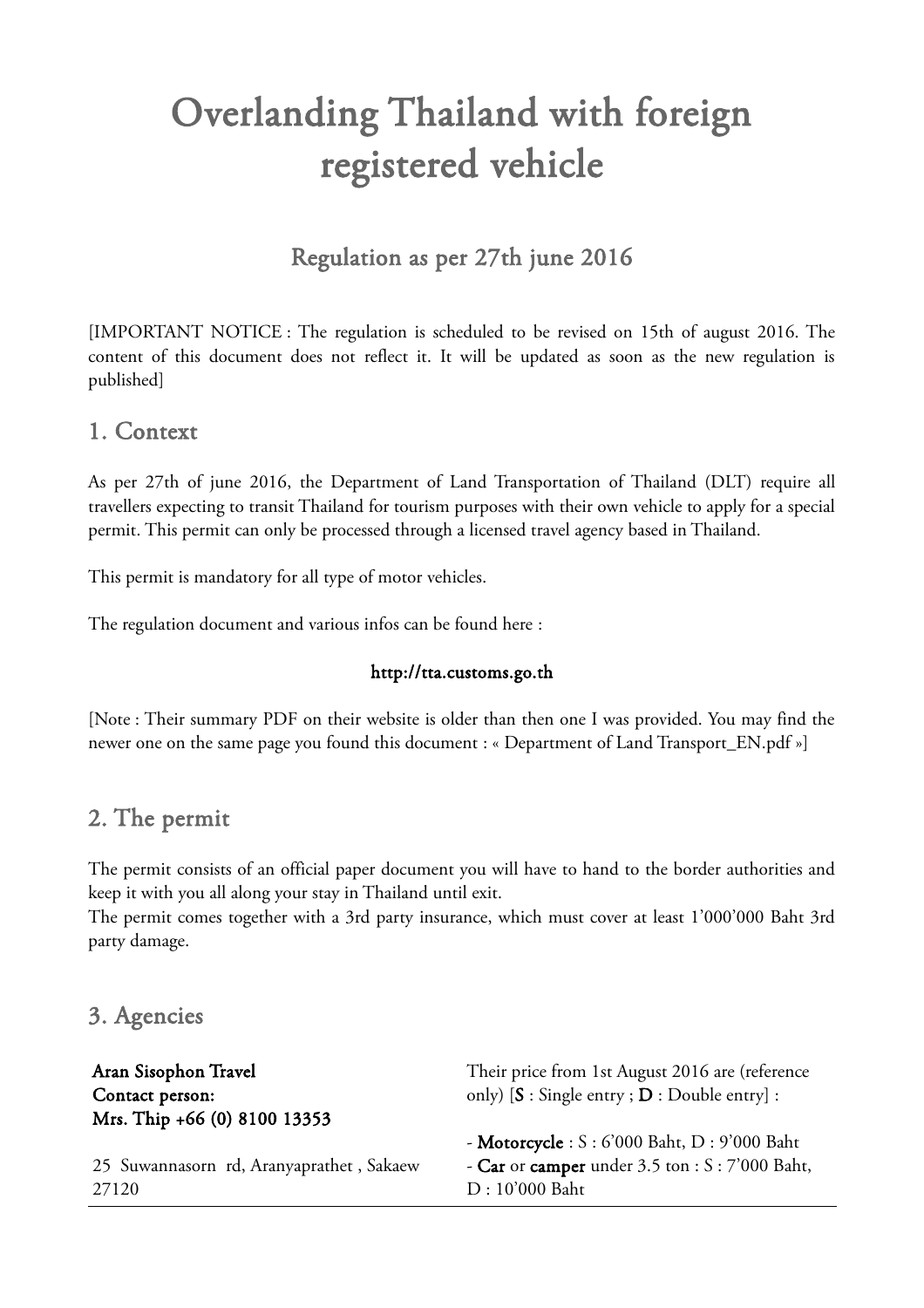Tel:+66 37 232 383 -4 Mobile: +66 8130 21709

Khun Ratree Sangrungreung License No. 11 /03962 Website : [www.tour-ast.com](http://www.tour-ast.com/)

[aransisophon@hotmail.com](mailto:aransisophon@hotmail.com)

#### Phil Gibbins

Email : [motoasia.permits@gmail.com](mailto:motoasia.permits@gmail.com)

Insurance fee can vary tho, affecting the final price of the set. Exceptional cases can affect price listed above. These prices are for reference only. Your price could slightly differ given your specific case.

Based in Chiang Mai. Speaks english and thai. He runs the rideasia.net website and organizes motorcycle tours in SE Asia.

## 4. How to apply

In order to apply, do check you have got following documents and scans/photographs:

- Passport of the driver(s) (scan)
- Home vehicle registration licence (scan)
- International driving permit(s) (scan)
- Home vehicle insurance, if provided (scan)
- A plan of your route  $\rightarrow$  which provinces you aim to visit for example. There is no need to be too detailed
- Photo of your vehicle, showing front number plate
- Not mandatory : the Carnet de Passage (ICP). Very useful for the travel agency and DLT. This document has your vehicle references written in english, so it is easyier for everyone to find which number refers to what.

# 5. Exceptional case

Exceptional case handling is raised if :

- the category of your vehicle do not fit their regulation (e.g. camper trucks above 3.5 tons)
- Time urgency
- Enter and exit borders aren't the same (transit case)

If your situation requires to raise an exceptional case, there is an important document you will have to hand on top of the list: A legalized letter stating your situation and what you are aiming for in Thailand.

This is how it works :